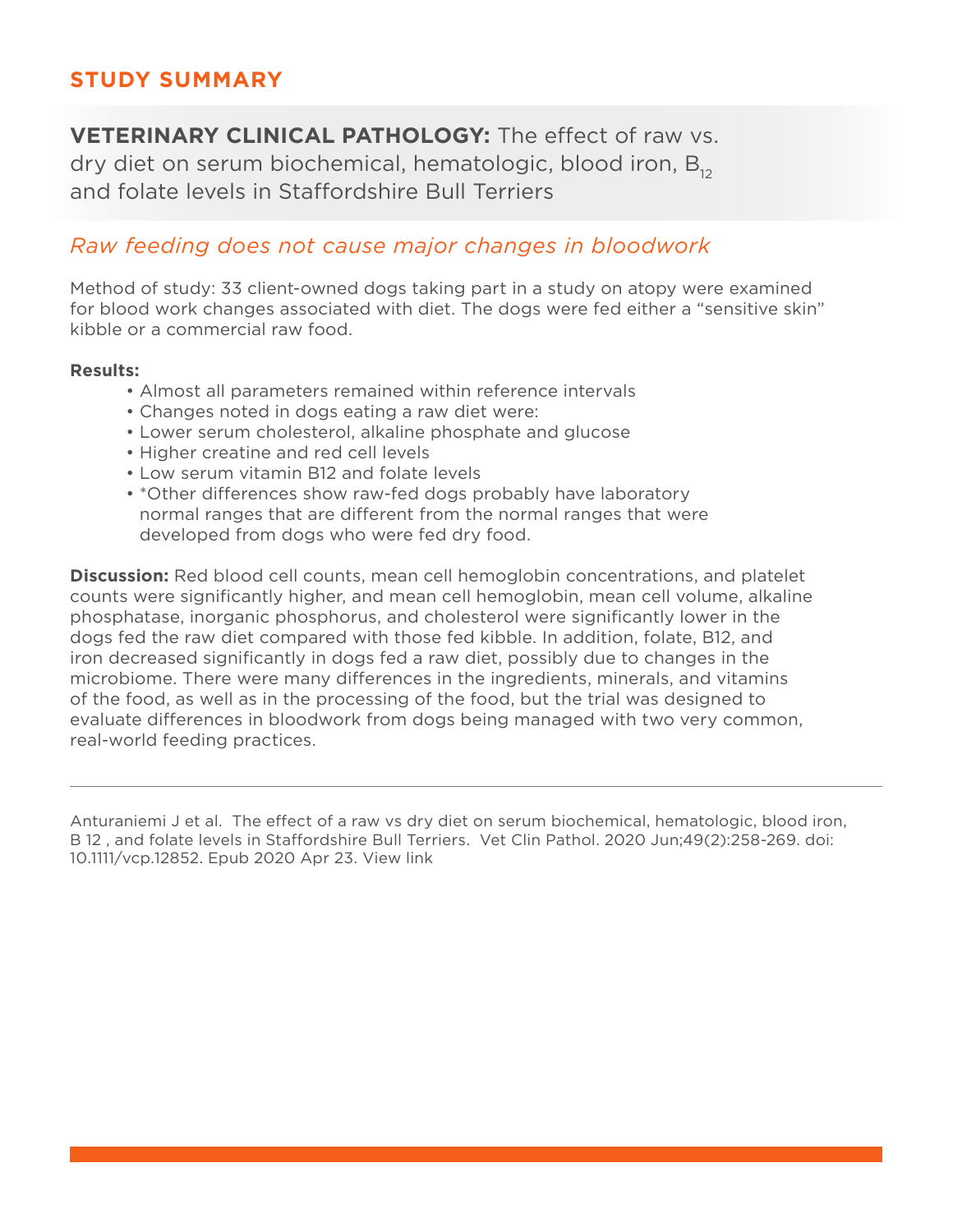DOI: 10.1111/vcp.12852

### **ORIGINAL ARTICLE**

# **The effect of a raw vs dry diet on serum biochemical,**  hematologic, blood iron, B<sub>12</sub>, and folate levels in Staffordshire **Bull Terriers**

**Johanna Anturaniemi1** | **Sara Zaldívar-López2** | **Robin Moore1** | **Mikko Kosola1** | **Satu Sankari1** | **Stella M. Barrouin-Melo<sup>3</sup>** | **Anna Hielm-Björkman1**

1 Faculty of Veterinary Medicine, Department of Equine and Small Animal Medicine, University of Helsinki, Helsinki, Finland

<sup>2</sup> Faculty of Veterinary Medicine, Genomics and Animal Breeding Group, Department of Genetics, University of Córdoba, Cordova, Spain

<sup>3</sup>School of Veterinary Medicine and Zootechny, Department of Anatomy, Pathology and Clinics, Federal University of Bahia, Salvador, Bahia, Brazil

### **Correspondence**

Johanna Anturaniemi, Faculty of Veterinary Medicine, Department of Equine and Small Animal Medicine, Viikintie 49, 00014 University of Helsinki, Helsinki, Finland. Email: johanna.anturaniemi@helsinki.fi

### **Funding information**

Swedish Cultural Foundation; Spanish Ministry of Economy and Competitiveness, Grant/Award Number: FPDI-2013-15619; XXI University of Cordoba; European Regional Development Funds; CNPq, Grant/ Award Number: 307813/2018-5; Ministry of Education, Grant/Award Number: BEX 2686/13-9

### **Abstract**

**Background:** To date, very few studies have compared the effects of different types of feeding practices on canine physiology, such as feeding exclusively dry, raw, or homemade foods.

**Objectives:** We aimed to report the changes in hematologic, serum biochemical, plasma folate,  $B_{12}$ , and whole blood iron levels in dogs fed two different diets.

**Methods:** A pilot study was developed to compare the effects of a heat-processed high carbohydrate (HPHC) and nonprocessed high-fat (NPHF) diet. A total of 33 client-owned Staffordshire Bull Terriers were used; 18 had canine atopic dermatitis, seven were healthy, and eight were grouped as "borderline" dogs since they did not fulfill at least six of Favrot's criteria. The comparisons were made between the diet groups at the end visit of the diet intervention, as well as within the diet groups during the study.

**Results:** Significant differences between and within the diet groups were observed, although the majority of outcomes remained within the RIs. The median time of diet intervention was 140 days. Red blood cell counts, mean cell hemoglobin concentrations, and platelet counts were significantly higher, and mean cell hemoglobin, mean cell volume, alkaline phosphatase, inorganic phosphorus, and cholesterol were significantly lower in the dogs fed the NPHF diet compared with those fed the HPHC diet after the diet trial was completed. In addition, folate,  $B_{12}$ , and iron decreased significantly in the NPHF diet group.

**Conclusions:** This pilot study indicated that diet had an impact on blood values, although most remained within RIs, pointing out the need for further studies.

### **KEYWORDS**

blood, canine nutrition, carbohydrates, fats, food processing

This is an open access article under the terms of the Creative Commons Attribution License, which permits use, distribution and reproduction in any medium, provided the original work is properly cited.

© 2020 The Authors. *Veterinary Clinical Pathology* published by Wiley Periodicals LLC on behalf of American Society for Veterinary Clinical Pathology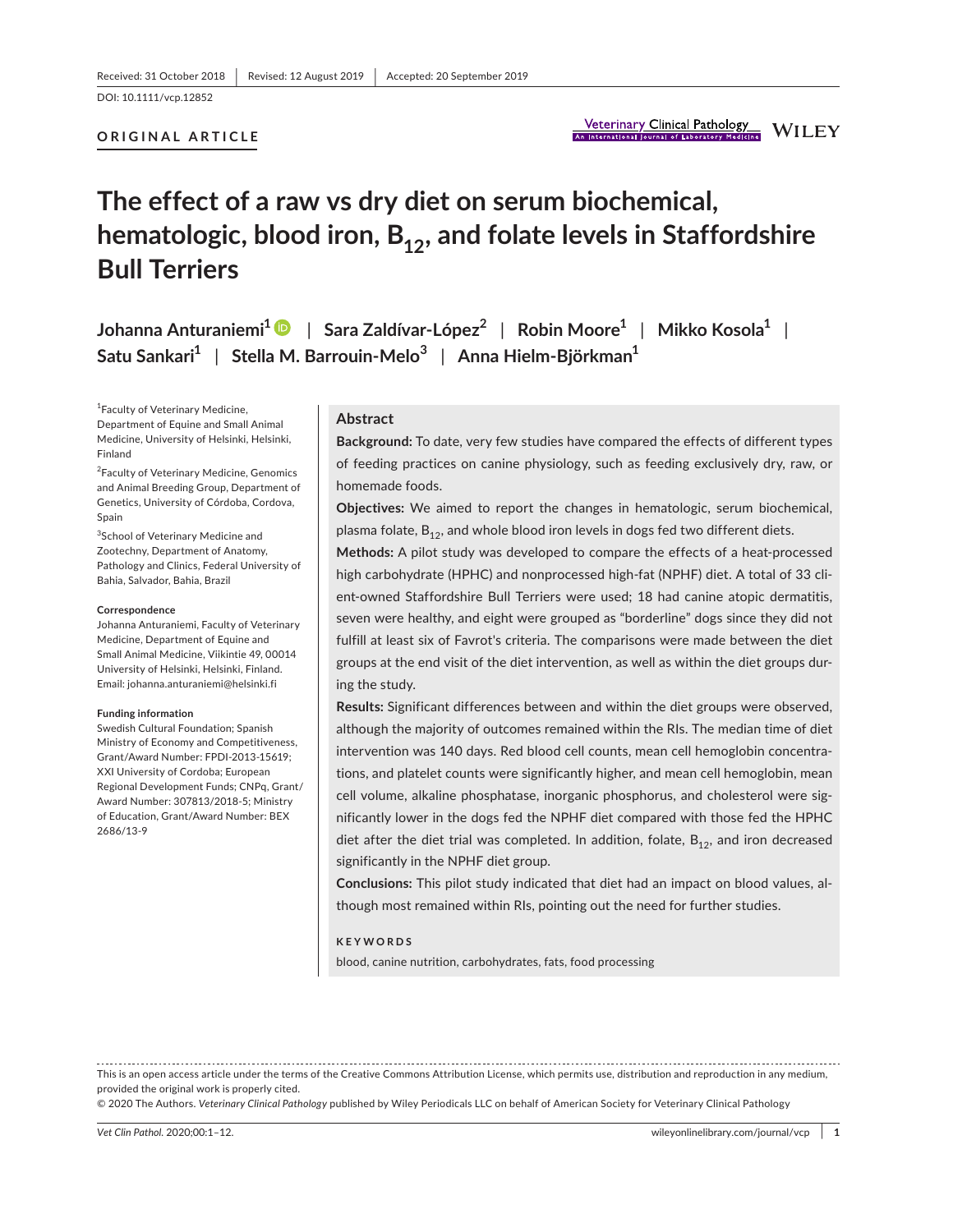### **1** | **INTRODUCTION**

Following an increased interest in species-specific feeding, many owners now feed their dogs with raw and more "natural" foods. Wolves are true carnivores with vegetal matter being a minor part of their diet. $^1$  It is a matter of controversy whether dogs should have diets similar to that of wolves, or whether they have adapted the need for a more omnivorous diet during the thousands of years for which dogs have shared their environment with humans. Dogs share some selected genes with humans that are related to digestion and metabolism. $^2$  Recent studies have shown that the amylase gene (*AMY2B*) was one of the target genes of selection during dog domestication, $^{3,4}$  and an increase in copy number variation would suggest an adaptation to a starch-richer diet. It is likely that some dog breeds arose alongside agriculturists, and some evolved side by side with hunter-gatherers.<sup>5</sup> A study of five canine breeds (Papillon, Miniature Schnauzer, Cocker Spaniel, Labrador Retriever, and Saint Bernard) showed that, despite being of different breeds, all dogs in the study selected a 30:63:7% protein-fat-carbohydrate energy profile, $^6$  whereas wolves preferred a 54:45:1% energy profile. $^1$  One large difference between a wolf's diet and a dog's commercial dry and canned food diet is the nitrogen-free extract (NFE) content of 0.7 g/MJ ME (megajoules of metabolizable energy) in the high protein, low carbohydrate raw diet of wolves compared with the NFE content of 25.8 and 20.0 g/MJ ME in the commercial high carbohydrate dry and canned dog foods, respectively. $^{\rm 1}$  The NFE content represents another way to express carbohydrates and primarily originates from the starch of cereal grains.

Nutrition is now considered a fundamental issue by a growing number of medical specialties.<sup>7-9</sup> This can be seen in veterinary practices, where the relationship between poor animal health and nutrition has been a growing concern. Using a raw food diet as a more natural approach for improving canine health has encountered resistance by some veterinary nutritionists, $^{10,11}$  and encouragement from others.<sup>12-14</sup> Studies comparing the overall health effects, or even partial physiologic effects of heat-processed and nonheat-processed dry food in dogs are scarce. A recent study compared the effect of extruded, mildly cooked, and raw diets on serum biochemistry results, urinalyses, and fecal characteristics $^{15}$  and found lower serum alkaline phosphatase activites and triglyceride concentrations and higher serum chloride concentrations in dogs fed a raw food diet compared with those fed a dry food diet; however, all values remained within RIs. An abstract of 302 dogs fed either a raw or dry food diet found higher blood urea concentrations, hematocrits, and creatinine levels in dogs fed the raw food diet compared with those fed the dry diet, although all values remained within RIs. $^{16}$ 

The objective of this pilot study was to perform a prospective comparison of two controlled commercial diets in client-owned dogs, one being processed dry dog food and the other being nonprocessed raw dog food. We hypothesized that the different diets would have an impact on canine blood values. Only one dog breed was used to avoid genetic heterogeneity, given the vast genetic differences between breeds. Since canine atopic dermatitis (CAD) is common in Staffordshire Bull Terriers in Finland, $17$  another part of the study looked at the effects of diet on CAD.

### **2** | **MATERIALS AND METHODS**

### **2.1** | **Animals and study design**

This diet intervention pilot study was designed to include both atopic and healthy dogs, and most dogs in the study population had CAD. This prospective study was conducted following a classically controlled experimental design (pretest/posttest) to assess the effect of diet on blood values. All dogs were client-owned Staffordshire Bull Terriers. They were evaluated with a clinical examination and biochemical and hematologic testing before and after the diet intervention. The clinical study was conducted in a veterinary teaching hospital at the University of Helsinki during 2013-2014. The study protocol was approved by the Animal Experiment Board in Finland (ELLA) (permit number: ESAVI/3244/04.10.07/2013). All owners signed a written consent form. The dietary intervention lasted for 102-188 days (median 140 days) in dogs included in these analyses.

Inclusion criteria for healthy dogs were those over 3 years of age with no skin diseases. Inclusion criteria for atopic dogs were those over 1 year of age with no other skin conditions. The diagnosis of CAD was made using currently accepted standards. Clinical status was determined using Favrot's eight criteria, $^{18}$  and skin lesions were scored using the validated CADESI-04 score (from 0 to 180).<sup>19</sup> Owners also evaluated their dogs' pruritus according to the validated pruritus visual analog scale (P-VAS) (from 0 to 10).<sup>20</sup> To rule out parasitic skin diseases, all dogs received parasitic treatments with three topical applications of selamectin (Stronghold; Pfizer Ltd.) every 2 weeks. Since several dogs had some skin symptoms but did not fulfill six of Favrot's eight criteria, they were classified as "borderline dogs," and were still included in the analyses since they were present in both diet groups.

The diet intervention trial included baseline and final visits. At baseline visits, dogs underwent a thorough physical examination, and blood samples were collected. Then, the dogs were randomly divided into the two diet groups and stratified for disease severity by the sum of their CADESI-04 and P-VAS scores (low ≤22 or high >22), health statuses (atopic, nonatopic, and "food as a possible component"), and previous diets (≥40% of raw food, ≥80% of dry food, or neither) using a computerized randomization list.

The study diets consisted of two different commercial dog diets commonly fed in Finland. All foods have been stated as balanced and complete by the manufacturers. A heat-processed high carbohydrate (HPHC) diet was a commercial dry dog food (Hill's Pet Nutrition, Inc.) (Table 1). A nonprocessed high-fat (NPHF) diet was composed of either MUSH BARF Vaisto Pork-Chicken-Lamb or MUSH BARF Vaisto Beef-Turkey-Salmon or both and are commercial raw-frozen dog foods (Mush Ltd.) (Table 2). The owners could choose either one of the NPHF diets or use both NPHF diets since many owners were concerned that their dogs were sensitive and reactive to certain animal proteins. Nevertheless, the NPHF diets were similar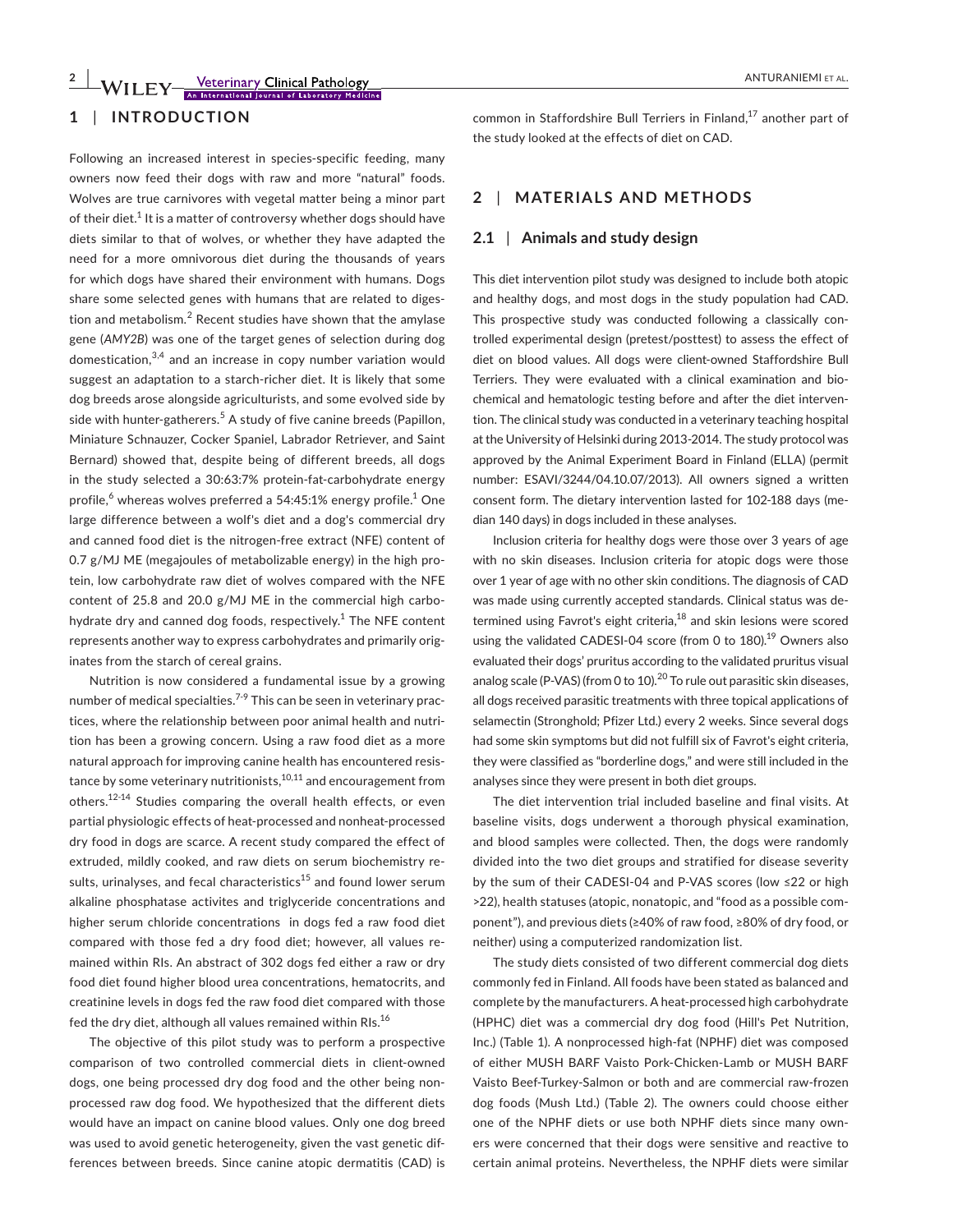**TABLE 1** Composition and analytical constituents of Hill's Science Diet Canine Adult Sensitive Stomach & Skin with Chicken<sup>a</sup> dog food (Hill's Pet Nutrition, Inc.) fed to adult Staffordshire Bull Terriers in the diet trial

| Analytical constituent  | In food        | In dry matter |
|-------------------------|----------------|---------------|
| Protein (%)             | 25.3           | 27.5          |
| Fat (%)                 | 16             | 17.4          |
| Carbohydrate (NFE) (%)  | 44.5           | 48.4          |
| Fiber (crude) (%)       | 1.3            | 1.4           |
| Ash (%)                 | 4.9            | 5.3           |
| Moisture (%)            | 8              | —             |
| Calcium (%)             | 0.66           | 0.72          |
| Phosphorus (%)          | 0.58           | 0.63          |
| Calcium: Phosphorus     | 1.1            | 1.1           |
| Sodium (%)              | 0.35           | 0.38          |
| Potassium (%)           | 0.64           | 0.7           |
| Omega-3 fatty acids (%) | 1.2            | 1.3           |
| Omega-6 fatty acids (%) | 4.8            | 5.2           |
| Vitamin E (mg)          | 60             | 65            |
| Vitamin C (mg)          | $\overline{7}$ | 7.6           |
| Beta-carotene (mg)      | 0.15           | 0.16          |
| Additives per kg        |                |               |
| Vitamin A (IU)          | 16 000         | 17391         |
| Vitamin D (IU)          | 941            | 1023          |
| lron(mg)                | 53.7           | 58.4          |
| lodine (mg)             | 0.9            | 1.0           |
| Copper (mg)             | 5.3            | 5.8           |
| Manganese (mg)          | 5.6            | 6.1           |
| Zinc (mg)               | 111            | 121           |
| Selenium (mg)           | 0.15           | 0.16          |

Abbreviation: NFE, nitrogen-free extract.

<sup>a</sup>Composition (2013): Rice, maize, poultry meat meal (min. chicken 23%), maize gluten meal, dried whole egg, vegetable oil, flaxseed, digest, animal fat, potassium chloride, salt. The food is stated as complete and balanced by the manufacturer.

in macronutrient profiles as well as processing methods, making the NPHF equally different from the HPHC diet, and in this way, justifying the use of either NPHF diet as one diet (or feeding pattern). Owners were asked to feed the trial diets exclusively and to follow the amounts according to bodyweights recommended by the manufacturer. Water was allowed ad libitum. All incidental foods and supplements given during the trial period were written down in diaries given to the owners at the start of the trial. At the final visit, the same clinical protocol was followed as for the baseline visit.

### **2.2** | **Sample collection and laboratory analyses**

Blood was collected from the jugular vein into Vacuette 3 mL EDTA and 6 mL plain serum tubes by a closed method (Vacutainer Safety-Lok

**ANTURANIEMI** ET AL. **ANTURANIEMI ET AL. AND INCORPORATION CONTAINING A SUBSEXUAL ADDITIONAL OF LABORATION Medicine**  $\blacksquare$  **WILEY** 

Blood collection sets; Becton Dickinson). For hematology, the blood leukocyte count (WBC), erythrocyte count (RBC), hemoglobin (Hb), mean cell volume (MCV), hematocrit (Hct) (RBC × MCV), mean cell hemoglobin (MCH) (Hb/RBC), mean corpuscular hemoglobin concentration (MCHC; Hb/Hct), and platelet count were determined from 33 EDTA blood samples. Complete blood cell counts were determined with the ADVIA 2120i Hematology System with multispecies software (Siemens Healthcare Diagnostics) and the cyanmethemoglobin method for hemoglobin measurements. Analyses were performed immediately after collection, or in very few cases (when samples were drawn late night), were stored overnight at 4°C and analyzed early in the morning.

For the biochemical analyses, the collected blood was allowed to clot and then centrifuged (2100× g, 15 minutes). The serum was used for analysis of the following analytes: ALP, ALT, albumin, bilirubin, inorganic phosphate, glucose, potassium, sodium, calcium, cholesterol, creatinine, total protein, and urea (n = 33). Measurements were performed using a Konelab 30*i* chemistry analyzer (ThermoFisher Scientific). Analyses were performed immediately or 1 day after a visit.

In addition, blood iron concentrations were determined from the lithium-heparin whole blood samples at the MILA Laboratory (Helsinki, Finland) using inductively coupled plasma optical emission spectrometry (Iris Intrepid; Thermo Elemental) from 19 dogs. Samples were stored immediately after the visits at −20°C and analyzed 3 years later. Also, plasma folate and vitamin  $B_{12}$  were analyzed from the lithium-heparin plasma samples from 31 dogs at the animal diagnostic laboratory Movet Oy (Kuopio, Finland) using Siemens Immulite 2000xpi. Lithium-heparin tubes were centrifuged (2100× g, 15 minutes) immediately after the visits, and plasma was stored at −80°C. Samples were analyzed 3 years after the visits. All samples were fasting samples. Basic data and blood values are provided in the File S1.

### **2.3** | **Statistical analyses**

To compare changes in hematologic and biochemical values during the diet intervention within the diet groups, dependent samples *t*tests were used if normality assumptions held, otherwise changes were tested using the Wilcoxon signed-rank test. Depending on the normality of the data, to compare hematologic and clinical values between the two diet groups at the baseline visit, independent samples *t*-tests or Mann-Whitney *U*-tests were used. Normality was assessed using the Shapiro-Wilk test. Equality of variances was tested using Levene's test. In the case of unequal variances, Welch's *t*-test was used. Differences between healthy dogs and dogs with atopic dermatitis were tested with similar manners. One dog in the NPHF diet group and two dogs in the HPHC diet group with corticosteroid medication were removed from the end visit ALP analysis ( $n = 18$  and  $n = 12$ , respectively). To control for age, weight, and corticoid and NSAID medications, sex, duration of the diet, baseline blood value, and diagnosis, analysis of covariance (ANCOVA) was conducted to compare the two diet groups at the end of the study. Background characteristics were analyzed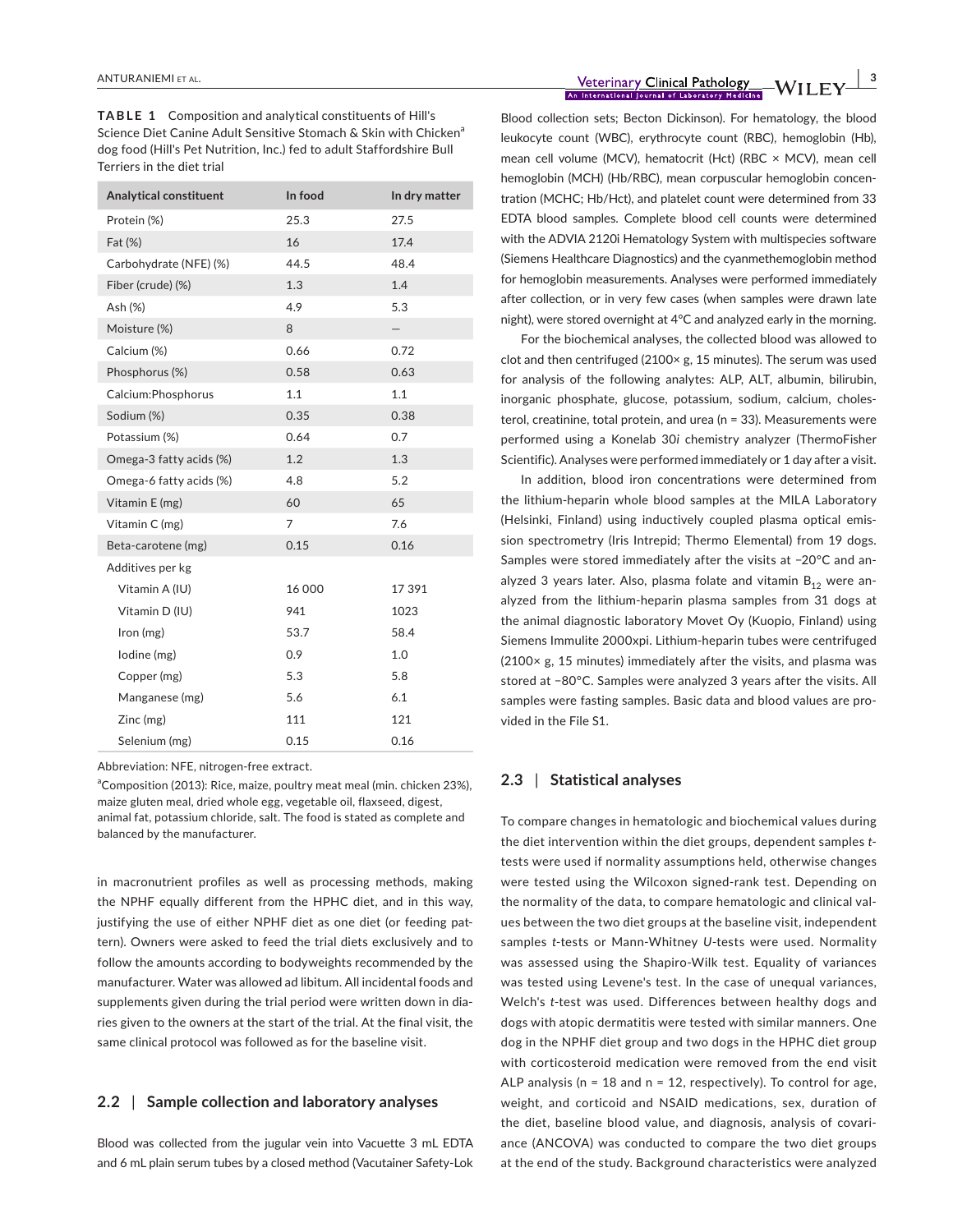**4 Yeterinary Clinical Pathology <b>ANTURANIEMI ET AL.** ANTURANIEMI ET AL.

**TABLE 2** Composition and analytical constituent of two nonprocessed Vaisto dog foods (Mush Ltd.) fed to adult Staffordshire Bull Terriers in the diet trial

|                                                            | In food | In dry matter |  |  |
|------------------------------------------------------------|---------|---------------|--|--|
| Analytical constituent, pork-chicken-lamb <sup>a</sup>     |         |               |  |  |
| Protein (%)                                                | 15.2    | 38            |  |  |
| Fat (%)                                                    | 20      | 50            |  |  |
| Ash (crude) (%)                                            | 4.20    | 10.5          |  |  |
| Fiber (crude) (%)                                          | 0.60    | 1.5           |  |  |
| Moisture (%)                                               | 60.0    | 0.0           |  |  |
| Phosphorus (%)                                             | 0.65    | 1.6           |  |  |
| Calcium (%)                                                | 1.09    | 2.7           |  |  |
| Calcium: Phosphorus                                        | 1.7     | 1.7           |  |  |
| Analyzed ingredients per kg (different batch) <sup>c</sup> |         |               |  |  |
| Omega-3 fatty acids (%)                                    |         | 0.4           |  |  |
| Omega-6 fatty acids (%)                                    |         | 3.8           |  |  |
| Vitamin A (IU)                                             |         | 143 050       |  |  |
| Vitamin D (IU)                                             |         | 698           |  |  |
| Vitamin E (mg)                                             |         | 46.6          |  |  |
| Iron (mg)                                                  |         | 123           |  |  |
| lodine (mg)                                                |         | 1.86          |  |  |
| Copper (mg)                                                |         | 24.2          |  |  |
| Manganese (mg)                                             |         | 8.8           |  |  |
| Zinc (mg)                                                  |         | 119           |  |  |
| Selenium (mg)                                              |         | 0.62          |  |  |
| Analytical constituent, beef-turkey-salmon <sup>b</sup>    |         |               |  |  |
| Protein (%)                                                | 15.0    | 42.5          |  |  |
| Fat (%)                                                    | 15.8    | 44.8          |  |  |
| Ash (crude) (%)                                            | 3.70    | 10.5          |  |  |
| Fiber (crude) (%)                                          | 0.80    | 2.3           |  |  |
| Moisture (%)                                               | 64.7    | 0.0           |  |  |
| Phosphorus (%)                                             | 0.34    | 1.0           |  |  |
| Calcium (%)                                                | 0.45    | 1.3           |  |  |
| Calcium: Phosphorus                                        | 1.3     | 1.3           |  |  |
| Analyzed ingredients per kg (different batch) <sup>c</sup> |         |               |  |  |
| Omega-3 fatty acids (%)                                    |         | 1.1           |  |  |
| Omega-6 fatty acids (%)                                    |         | 2.7           |  |  |
| Vitamin A (IU)                                             |         | 80890         |  |  |
| Vitamin D (IU)                                             |         | 2130          |  |  |
| Vitamin E (mg)                                             |         | 54.4          |  |  |
| lron(mg)                                                   |         | 82.1          |  |  |
| lodine (mg)                                                |         | 1.64          |  |  |
| Copper (mg)                                                |         | 31.5          |  |  |
| Manganese (mg)                                             |         | 7.4           |  |  |
|                                                            |         | (Continues)   |  |  |

using the independent samples *t*-test/Mann-Whitney *U*-test or Fisher's exact test. SPSS software (versions 22 and 25; IBM SPSS Statistics) was used for all analyses. Statistical significance was set at *P* < .05.

### **TABLE 2** (Continued)

|               | In food | In dry matter |
|---------------|---------|---------------|
| Zinc(mg)      |         | 79.6          |
| Selenium (mg) |         | 0.73          |

<sup>a</sup>Composition (2013): (pork-chicken-lamb): Finnish pork 46% (meat, bone, lung, cartilage, heart, liver), Finnish chicken 29% (meat, bone, gizzard, skin, heart, cartilage, liver), Finnish lamb 20% (bone, meat, lung, cartilage, liver), vegetables 5% (spinach, broccoli, lettuce, cold-pressed sunflower oil), egg <1%.

<sup>b</sup>Composition (2013): (beef-turkey-salmon): Finnish beef, 47% (rumen, meat, lung, heart, cartilage, liver), Finnish turkey 38% (meat, bone, cartilage), Norwegian salmon 10% (salmon including bones), vegetables 5% (broccoli, lettuce, apple, carrot, cold-pressed sunflower oil, camelina oil). The foods have been stated as complete and balanced by the manufacturer.

<sup>c</sup>Ingredients were analysed by the manufacturer from different food batch and provided to researchers by MUSH Ltd.

### **3** | **RESULTS**

### **3.1** | **Clinical characterization of the study dog population**

Of the 46 dogs that finished the diet intervention study, 13 dogs were excluded. To make the study population less variable, two dogs for which the diet had changed during the trial, one that had ongoing cyclosporin medication, and five that were on the study diet less than 85 days were excluded. In addition, one each was diagnosed with localized demodicosis, hypothyroidism, and azotemia at the last visit, and were, therefore, excluded. Furthermore, two dogs were excluded from the analyses since the blood samples for hematology and clinical chemistry were available from only one of the visits. Of the remaining 33 dogs, 19 were fed the NPHF diet and 14 the HPHC diet. Eighteen dogs were suffering from CAD and had fulfilled at least six of Favrot's eight criteria. Eight dogs reported to be healthy by their owners were found to have some type of skin changes at the baseline visit, and were grouped as borderline dogs (neither were completely healthy or had clear CAD). For this reason, the number of healthy dogs in the study declined to seven dogs. The dietary intervention lasted for 102-188 days (median 140 days) in dogs included in these analyses. There was no statistical difference between the diet groups in any of the background characteristics, including disease status and the previous diet at baseline (Table 3).

### **3.1.1** | **Hematology and serum biochemistry results**

All the remaining 33 dogs were used in the hematology and serum biochemical analyses. The distribution of the groups can be seen in Figure 1. When atopic and healthy dogs were compared, there was no statistically significant difference in any of the serum biochemistry or hematology results before the diet intervention.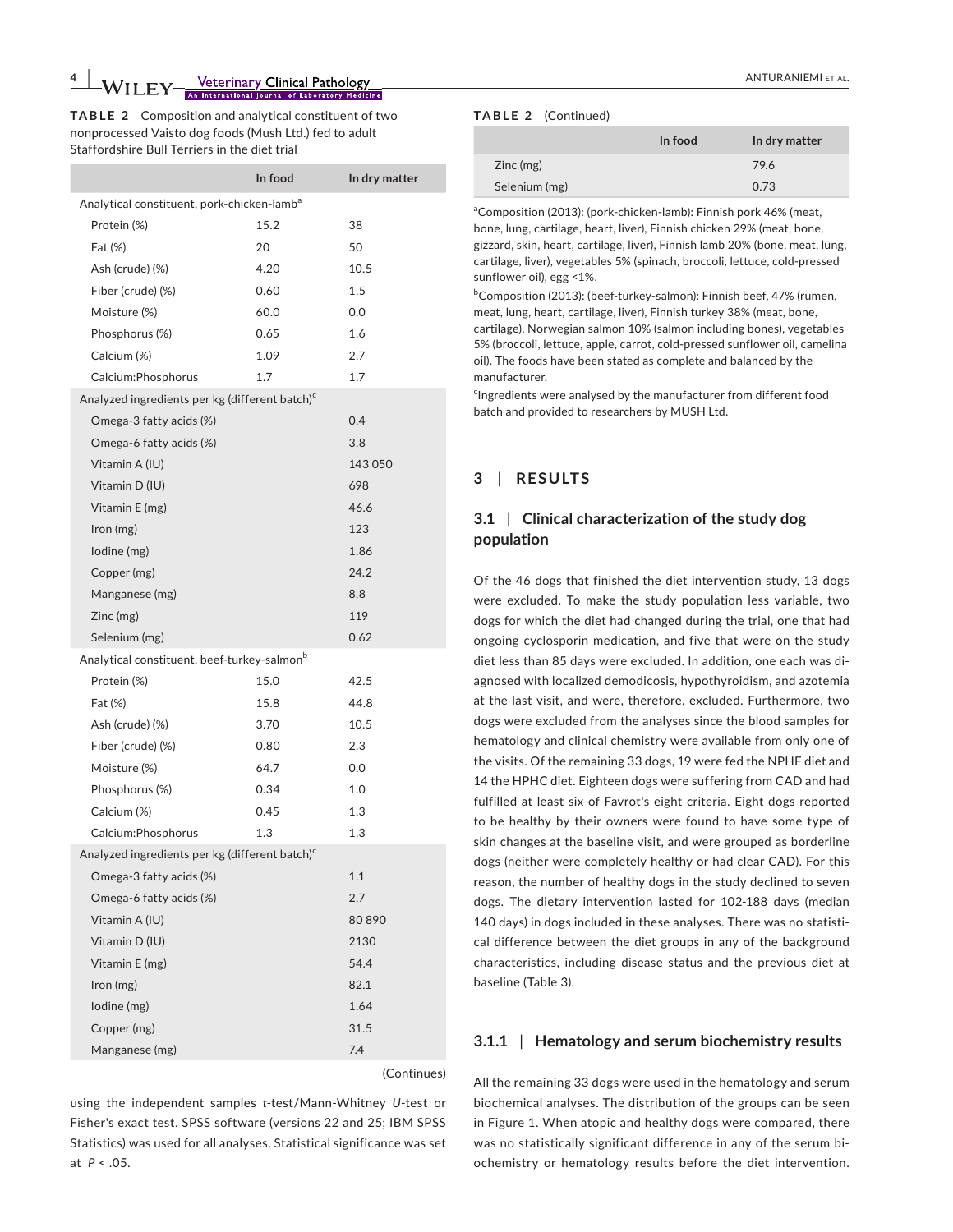**TABLE 3** Background characteristics of the dogs used in the analyses of hematology and serum biochemistry between the nonprocessed high-fat diet (NPHF) and the heat-processed high carbohydrate diet (HPHC)

| <b>Categories</b>        | <b>NPHF</b> diet<br>group ( $N = 19$ ) | <b>HPHC</b> diet<br>group ( $N = 14$ ) | P-value |
|--------------------------|----------------------------------------|----------------------------------------|---------|
| Dogs                     |                                        |                                        |         |
| Atopic                   | 9                                      | 9                                      | .48     |
| <b>Borderline</b>        | 6                                      | 2                                      |         |
| Healthy                  | 4                                      | 3                                      |         |
| Previous diet            |                                        |                                        |         |
| $\geq$ 40% raw           | 7                                      | $\overline{4}$                         | .58     |
| $\geq 80\%$ dry          | 9                                      | $\overline{7}$                         |         |
| Mixed <sup>a</sup>       | 3                                      | 3                                      |         |
| Age                      |                                        |                                        |         |
| Years (SE)               | 4.8(0.63)                              | 5.6(0.76)                              | .45     |
| Gender                   |                                        |                                        |         |
| % male                   | 52.6                                   | 50.0                                   | 1.00    |
| Study duration           |                                        |                                        |         |
| Days, median             | 140                                    | 142                                    | .653    |
| Weight                   |                                        |                                        |         |
| Baseline, kg (SE)        | 17.6 (0.84)                            | 18.2 (0.97)                            | .77     |
| End visit, kg (SE)       | 17.5 (0.80)                            | 18.5(0.95)                             | .47     |
| P-value within<br>groups | .63                                    | $.043*$                                |         |

*Note:* The results are analyzed using independent samples *t*-test/Mann-Whitney *U*-test, Median test or Fisher's exact test.

<sup>a</sup>Meaning that it included dry and/or raw and/or home cooked food. \**P* < .05.

After the diet intervention, only sodium values differed between atopic and healthy dogs (150.1 and 148.4 mmol/L, respectively, *P* = .03).

There were statistically significant changes observed in most of the hematology values within the diet groups (Table 4). In the NPHF diet group, the WBC count decreased, whereas the RBC count, Hb concentration, MCHC, and platelet count increased during the trial (Figure 2). In the HPHC diet group, the MCH and MCHC increased during the trial (Figure 3). It should be noted that the MCH was calculated using Hb and RBC values (Hb/RBC), so the statistically significant increase in MCH in the HPHC diet group was due to both a small increase in Hb and a small decrease in RBC counts. Group means for MCH and MCHC were below the RI throughout the study, and the group mean for the platelet count in the dogs fed the NPHF diet went above the RI at the final visit (Table 4).

Significant changes were also observed in most of the biochemical values inside the diet groups (Table 5). Within the NPHF diet group ALP, glucose, total calcium, and cholesterol decreased significantly, whereas albumin, potassium, sodium, creatinine, and total protein increased significantly (Figure 2). Within the HPHC diet



**NPHF** group Borderline (n=4)  $(n=11)$ Healthy  $(n=3)$ Dogs included in the<br>iron analyses (n=<mark>1</mark>9  $CAD (n=3)$ **HPHC** group Borderline (n=2)  $(n=8)$ Healthy  $(n=3)$ **FIGURE 1** Flowchart and the distribution of the study dogs in different analyses made from the blood samples of client-owned Staffordshire Bull Terriers. Borderline, dogs with skin symptoms

that did not fulfill six of eight Favrot's criteria; CAD, canine atopic dermatitis; HPHC, heat-processed high carbohydrate diet; NPHF, nonprocessed high-fat diet

group, albumin, inorganic phosphate, sodium, cholesterol, and total protein increased significantly (Figure 3).

At the baseline visit, there were no statistically significant differences between the two diet groups. Erythrocyte counts, MCHC, and thrombocyte counts were found to be greater in dogs fed the NPHF diet compared with those that were fed the HPHC diet after the diet intervention (Table 6). Conversely, MCV, MCH, ALP, phosphate, and cholesterol were found to be greater in dogs fed the HPHC diet compared with those fed the NPHF diet (Table 6).

### $3.1.2$  | Folate,  $B_{12}$ , and iron

Dogs excluded from ron anai<br>(n=12)

Plasma folate and  $B_{12}$  concentrations were measured in 31 dogs since there was no plasma left from two remaining dogs for the analyses. The group distributions can be seen in Figure 1. The mean plasma folate concentration (RI 3-15 ng/mL) in the NPHF diet group at baseline and during the final visit was 12.0 ng/mL (SD  $\pm$  5.9) and 5.0 ng/ mL (SD ± 3.8), respectively (*P* = .001). In the HPHC diet group, the baseline and final visit concentrations were 10.8 ng/mL (SD  $\pm$  5.9) and 8.4 ng/mL (SD  $\pm$  1.8), respectively ( $P = .13$ ). During the final visit, in the NPHF group, folate concentrations fell below the RI in four dogs and surpassed the RI in one dog. The plasma folate concentrations were significantly higher in dogs fed the HPHC diet compared with those fed the NPHF after the diet intervention (Table 6).

The mean plasma  $B_{12}$  concentration (RI 200-800 pg/mL) in the NPHF diet group at baseline and during the final visit was 620 pg/

Healthy  $(n=3)$ 

 $CAD(n=4)$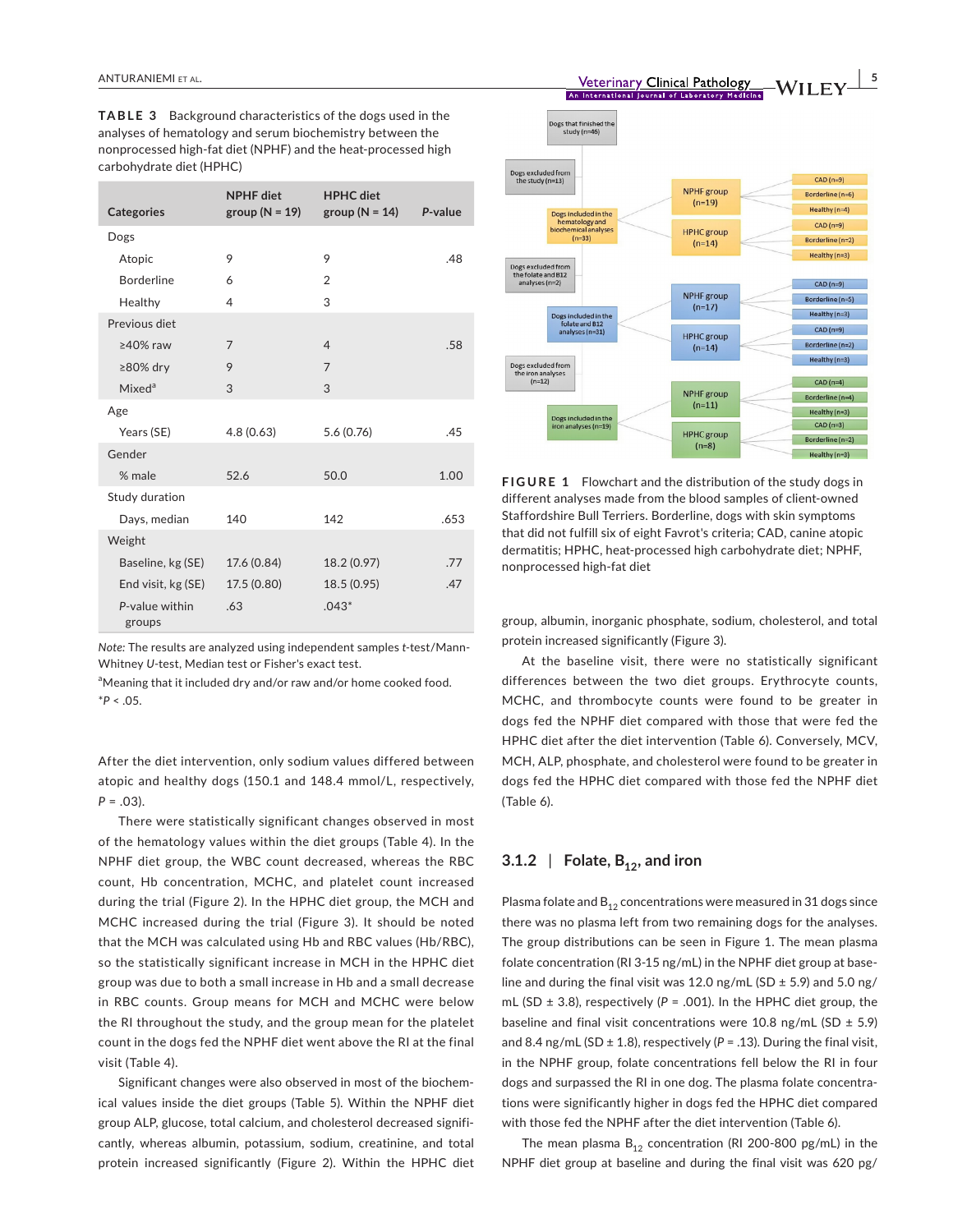**6**  $\bullet$  **WILEY** Setermary Clinical Pathology **and Construction** and Construction and Construction and Construction and Construction and Construction and Construction and Construction and Construction and Construction and

**TABLE 4** Hematology of the dogs in the nonprocessed high-fat diet (NPHF) and the heat-processed high carbohydrate diet (HPHC) groups

|                                | RI           | NPHF diet, mean $\pm$ SD (n = 19) | HPHC diet, mean $\pm$ SD (n = 14) |
|--------------------------------|--------------|-----------------------------------|-----------------------------------|
| WBC $(10^9/L)$                 | $5.4 - 17.4$ |                                   |                                   |
| <b>Baseline</b>                |              | $8.82 \pm 2.81$                   | $8.57 \pm 2.98$                   |
| End                            |              | $7.45 \pm 1.78$                   | $7.85 \pm 2.48$                   |
| P-value                        |              | $.008*$                           | .31                               |
| RBC (10 <sup>12</sup> /L)      | $5.3 - 8.0$  |                                   |                                   |
| <b>Baseline</b>                |              | $7.34 \pm 0.66$                   | $7.09 \pm 0.42$                   |
| End                            |              | $7.64 \pm 0.71$                   | $6.98 \pm 0.60$                   |
| P-value                        |              | $.043*$                           | .54                               |
| Hb(g/L)                        | 140-203      |                                   |                                   |
| <b>Baseline</b>                |              | $169 \pm 16.7$                    | $162 \pm 11.1$                    |
| End                            |              | $176 \pm 14.1$                    | $165 \pm 11.4$                    |
| P-value                        |              | $.034*$                           | .92                               |
| Hct (%)                        | 38-57        |                                   |                                   |
| <b>Baseline</b>                |              | $51.3 \pm 5.11$                   | $50.0 \pm 3.62$                   |
| End                            |              | $52.0 \pm 4.10$                   | $49.7 \pm 3.70$                   |
| P-value                        |              | .48                               | .43                               |
| MCV (fL)                       | 67-80        |                                   |                                   |
| <b>Baseline</b>                |              | $69.9 \pm 3.89$                   | $70.5 \pm 3.02$                   |
| End                            |              | $68.3 \pm 4.10$                   | $71.4 \pm 2.72$                   |
| P-value                        |              | .13                               | .16                               |
| MCH (pg)                       | 24-29        |                                   |                                   |
| <b>Baseline</b>                |              | $23.1 \pm 1.08^a$                 | $22.9 \pm 0.89$ <sup>a</sup>      |
| End                            |              | $23.2 \pm 1.25^a$                 | $23.7 \pm 0.92$ <sup>a</sup>      |
| P-value                        |              | .77                               | $.001*$                           |
| MCHC (g/L)                     | 345-367      |                                   |                                   |
| <b>Baseline</b>                |              | $331 \pm 10.6^a$                  | $325 \pm 12.1^a$                  |
| End                            |              | $339 \pm 7.44^a$                  | $333 \pm 8.50^a$                  |
| P-value                        |              | $.015*$                           | $.012*$                           |
| Platelets (10 <sup>9</sup> /L) | 102-395      |                                   |                                   |
| <b>Baseline</b>                |              | $374 \pm 81.7$                    | $362 \pm 110$                     |
| End                            |              | $409 \pm 63.8^{\rm b}$            | $331 \pm 112$                     |
| P-value                        |              | $.012*$                           | .40                               |
|                                |              |                                   |                                   |

*Note:* The results are analyzed using dependent samples *t*-test/Wilcoxon signed-rank test.

Abbreviations: Hb, hemoglobin; Hct, hematocrit; MCH, mean cell hemoglobin; MCHC, mean cell hemoglobin concentration; MCV, mean cell volume; RBC, erythrocytes; WBC, leukocytes.

<sup>a</sup>Group mean is below the RI.

<sup>b</sup>Group mean is above the RI.

 $*P < .05$ .

mL (SD ± 275) and 457 pg/mL (SD ± 178), respectively (*P* = .01). In the HPHC diet group, the baseline and final visit concentrations were 574 pg/mL (SD ± 249) and 584 ng/mL (SD ± 200), respectively (*P* = .89). None of the dogs had  $B_{12}$  concentrations that fell below the RI; however, one dog (the same dog that surpassed the folate RI) in the NPHF diet group and three dogs in the HPHC diet group had  $B_{12}$  concentrations that surpassed the RI at the final visit. The plasma  $B_{12}$  concentration was significantly higher in dogs fed the HPHC diet compared with those fed the NPHF diet after the diet intervention (Table 6).

Whole blood iron was measured from 19 dogs that had enough blood left over for this analysis. The distribution of the dogs into groups is shown in Figure 1. The mean whole blood iron concentration in the NPHF diet group was significantly lower at the final visit (9.7 mmol/L, SD  $\pm$  0.9) compared with the baseline visit (10.6 mmol/L, SD  $\pm$  1.0;  $P = .026$ ) after the diet intervention. In the HPHC diet group, no significant changes were observed (*P* = .12) between the baseline visit (9.7 mmol/L,  $SD \pm 0.8$ ) and the final visit (9.0 mmol/L, SD  $\pm$  0.5). The ANCOVA analysis between the diet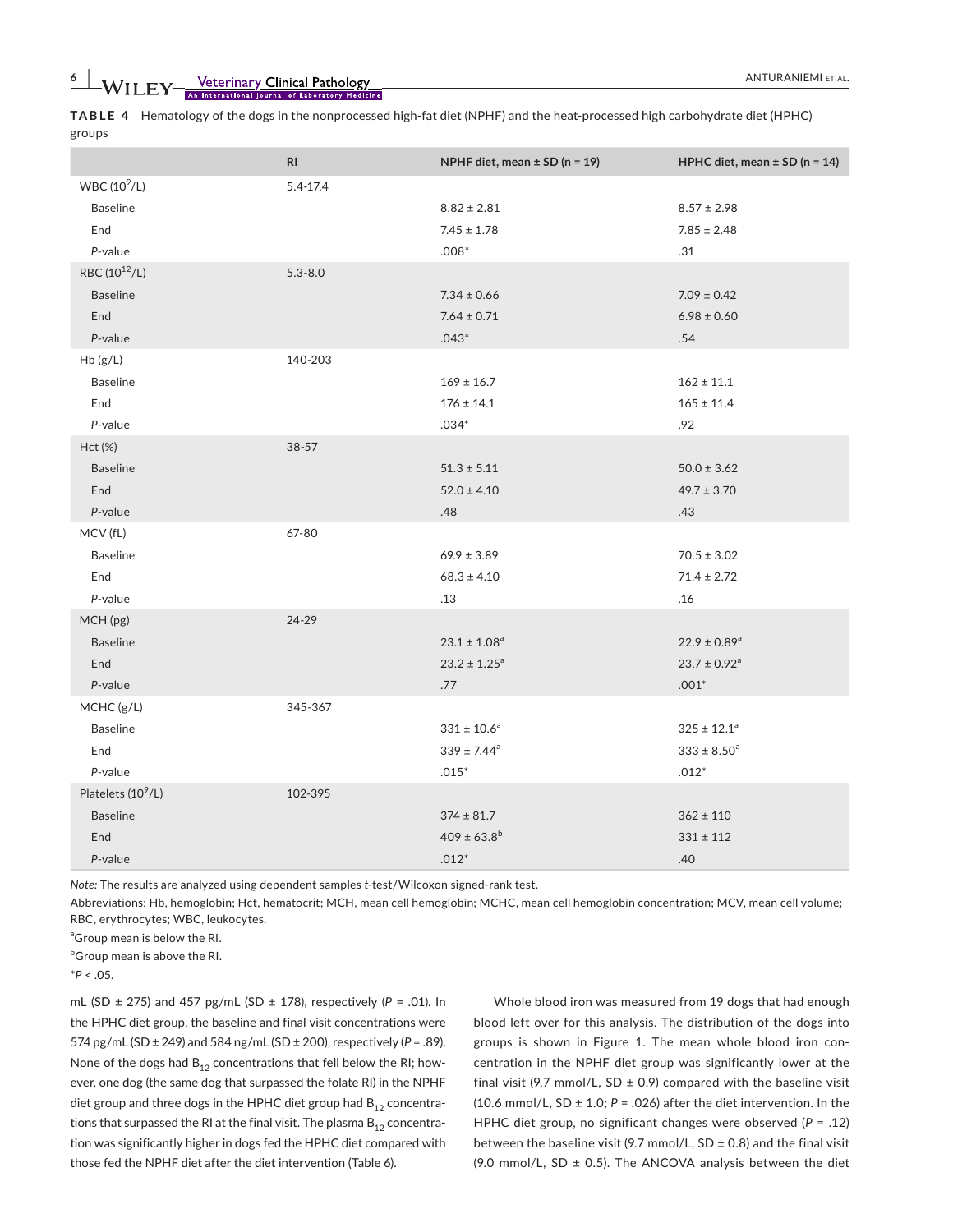

**FIGURE 2** Mean change in percentage from the mean baseline values of the hematology analytes in the nonprocessed high-fat diet (NPHF; RAW) and the heat-processed high carbohydrate diet (HPHC; DRY) fed dogs. \*Statistically significant difference. Hb, hemoglobin; Hct, hematocrit; MCH, mean cell hemoglobin; MCHC, mean cell hemoglobin concentration; MCV, mean cell volume; RBC, red blood cell count; WBC, white blood cell count



**FIGURE 3** Mean change in percentage from the mean baseline values of the clinical chemistry analytes in the nonprocessed high-fat diet (NPHF; RAW) and the heat-processed high carbohydrate diet (HPHC; DRY) fed dogs. \*Statistically significant difference. ALP, alkaline phosphatase; ALT, alanine aminotransferase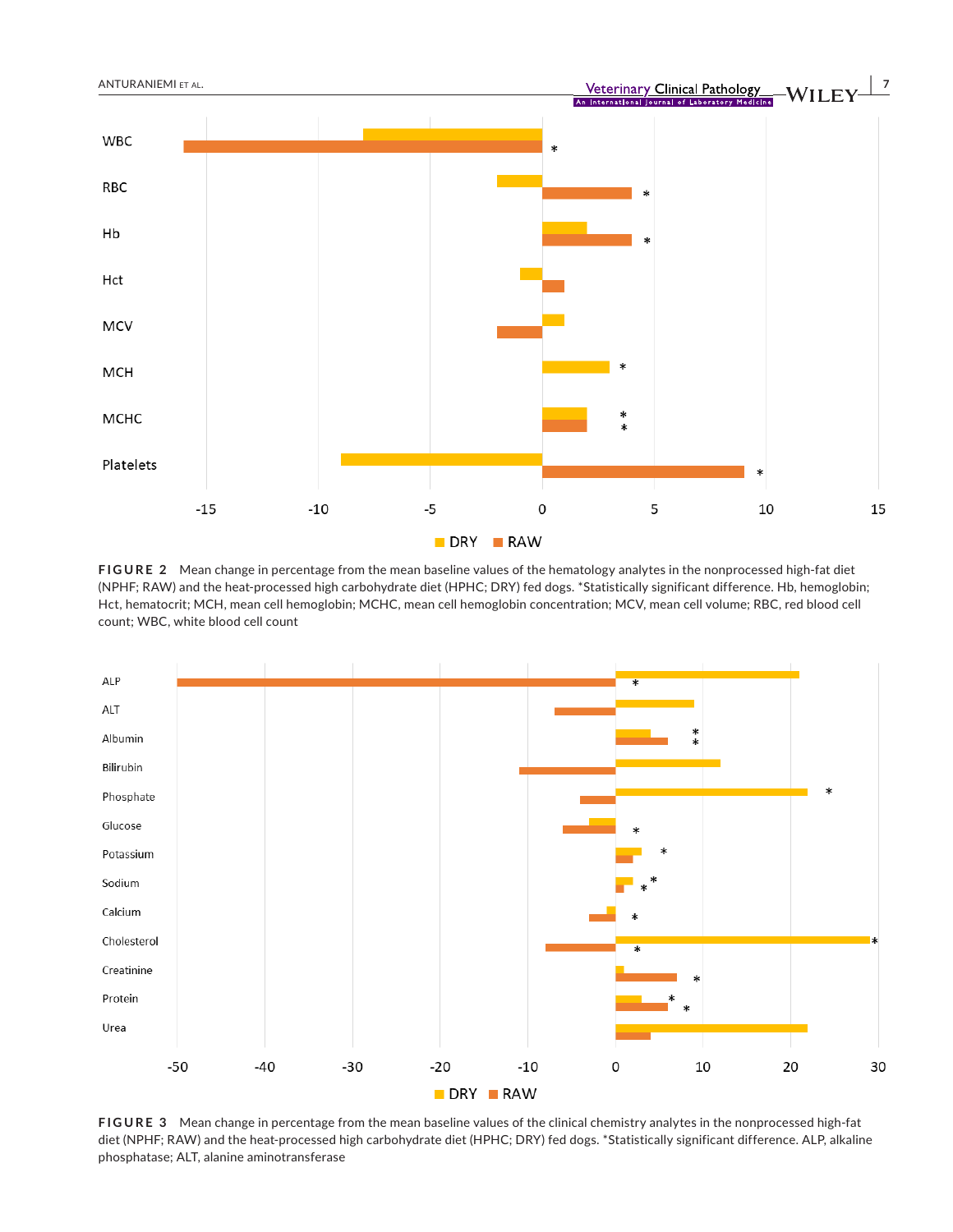**TABLE 5** Clinical chemistry of the dogs in the nonprocessed high-fat diet (NPHF) and the heat-processed high carbohydrate diet (HPHC) groups

|                                                         |             | NPHF diet.<br>mean $\pm$ SD                       | <b>HPHC</b> diet,<br>mean $\pm$ SD                  |
|---------------------------------------------------------|-------------|---------------------------------------------------|-----------------------------------------------------|
|                                                         | <b>RI</b>   | $(n = 19)$                                        | $(n = 14)$                                          |
| ALP (U/I)<br><b>Baseline</b><br>End<br>P-value          | 33-215      | $99.3 \pm 49.3$<br>$49.4 \pm 19.4^a$<br>$< 0.01*$ | $80.3 \pm 44.6$<br>$102.2 \pm 41.7^{\circ}$<br>.075 |
| ALT (U/I)<br><b>Baseline</b><br>End<br>P-value          | 18-77       | $53.8 \pm 27.5$<br>$50.0 \pm 24.8$<br>.26         | $55.8 \pm 15.7$<br>$60.7 \pm 23.5$<br>.59           |
| Albumin (g/L)<br><b>Baseline</b><br>End<br>P-value      | $30 - 41$   | $31.6 \pm 1.61$<br>$33.6 \pm 2.11$<br>$< .001*$   | $32.1 \pm 2.14$<br>$33.5 \pm 2.00$<br>$.025*$       |
| Bilirubin (µmol/L)<br><b>Baseline</b><br>End<br>P-value | $2.5 - 8.5$ | $3.33 \pm 1.37$<br>$2.98 \pm 0.84$<br>.36         | $2.89 \pm 0.82$<br>$3.23 \pm 0.87$<br>.27           |
| $P$ (mmol/L)<br><b>Baseline</b><br>End<br>P-value       | 0.93-2.25   | $1.01 \pm 0.23$<br>$0.97 \pm 0.25$<br>.53         | $0.88 \pm 0.21^c$<br>$1.07 \pm 0.23$<br>$.009*$     |
| Glucose (mmol/L)<br><b>Baseline</b><br>End<br>P-value   | $4.0 - 6.4$ | $5.57 \pm 0.48$<br>$5.26 \pm 0.39$<br>$.044*$     | $5.44 \pm 0.50$<br>$5.28 \pm 0.35$<br>.13           |
| K (mmol/L)<br><b>Baseline</b><br>End<br>P-value         | $4.2 - 5.4$ | $4.33 \pm 0.23$<br>$4.43 \pm 0.22$<br>$.017*$     | $4.23 \pm 0.39$<br>$4.34 \pm 0.36$<br>.14           |
| Na (mmol/L)<br><b>Baseline</b><br>End<br>P-value        | 147-157     | 148 ± 1.90<br>$150 \pm 1.45$<br>$.006*$           | $147 \pm 2.19$<br>$150 \pm 1.23$<br>$.006*$         |
| Tot Ca (mmol/L)<br><b>Baseline</b><br>End<br>P-value    | $2.3 - 3.0$ | $2.70 \pm 0.05$<br>$2.63 \pm 0.11$<br>$.013*$     | $2.70 \pm 0.09$<br>$2.66 \pm 0.12$<br>.16           |
| Chol (mmol/L)<br><b>Baseline</b><br>End<br>P-value      | $3.7 - 9.8$ | $6.88 \pm 1.65$<br>$6.33 \pm 1.11$<br>$.039*$     | $6.51 \pm 1.46$<br>$8.37 \pm 1.86$<br>$.008*$       |
| Crea (µmol/L)<br><b>Baseline</b>                        | 57-116      | $87.7 \pm 9.03$                                   | $83.4 \pm 9.58$                                     |

(Continues)

### **TABLE 5** (Continued)

|                     | R <sub>l</sub> | NPHF diet,<br>mean $\pm$ SD<br>$(n = 19)$ | HPHC diet,<br>mean $\pm$ SD<br>$(n = 14)$ |
|---------------------|----------------|-------------------------------------------|-------------------------------------------|
| End                 |                | $94.1 \pm 8.29$                           | $84.4 \pm 10.4$                           |
| P-value             |                | $.001*$                                   | .72                                       |
| Tot protein $(g/L)$ | 58-77          |                                           |                                           |
| <b>Baseline</b>     |                | $57.4 \pm 2.81$ <sup>c</sup>              | $58.6 \pm 4.36$                           |
| End                 |                | $60.8 \pm 7.28$                           | $60.7 \pm 2.30$                           |
| P-value             |                | $.026*$                                   | $.038*$                                   |
| Urea (mmol/L)       | $2.4 - 8.8$    |                                           |                                           |
| <b>Baseline</b>     |                | $5.48 \pm 2.04$                           | $4.59 \pm 0.78$                           |
| End                 |                | $5.71 \pm 1.24$                           | $5.61 \pm 1.54$                           |
| P-value             |                | .64                                       | .093                                      |

*Note:* The results are analyzed using dependent samples *t*-test/ Wilcoxon signed-rank test.

Abbreviations: ALP, alkaline phosphatase; ALT, alanine

aminotransferase; Chol, cholesterol; Crea, creatinine; K, potassium; Na, sodium; Tot Ca, total calcium.

 $^a$ One dog with corticosteroid medication removed (n = 18).

 $^{\rm b}$ Two dogs with corticosteroid medication removed, (n = 12).

<sup>c</sup>Group mean is below the RI.

 $*P < .05$ .

groups after the diet intervention showed no significant differences (Table 6).

### **4** | **DISCUSSION**

This study shows that different diets induced different types of changes in the hematologic and biochemical variables of dogs, as well as in blood iron,  $B_{12}$ , and folate measurements. However, most of the changes seen in this study occurred within the RIs. The findings of higher erythrocyte counts and hemoglobin levels in the dogs of the NPHF group were comparable to the results of a study by Kronfeld et al, $^{21}$  who verified higher RBC counts and Hb levels in dogs fed the highest protein diets compared with lowest protein diets; in this study, the NPHF diet had a higher protein concentration than the HPHC diet. Algya et al $^{15}$  found no differences in the hematologic profiles between dogs fed a dry vs raw food diet, but the protein contents of those diets did not differ (24.07% dry matter [DM] in the dry diet and 25.13% DM in the raw food). Active erythropoiesis requires adequate amounts of protein $^{22}$  as well as iron, folate, and vitamin  $\mathsf{B}_{12}$ . $^{23}$  Since the NPHF diet provided more protein, which is known to increase erythropoietin production, the primary regulator of erythropoiesis, $^{22}$  it might have contributed to the increased erythropoiesis in dogs fed the NPHF diet. Increased erythrocyte production uses the body's iron stores $24,25$  since about 75% of the iron present in plasma is transported to the bone marrow to assist in the development of new erythroid cells.<sup>26</sup> Erythrocytes accumulate folate only during erythropoiesis, $27$  which could lead to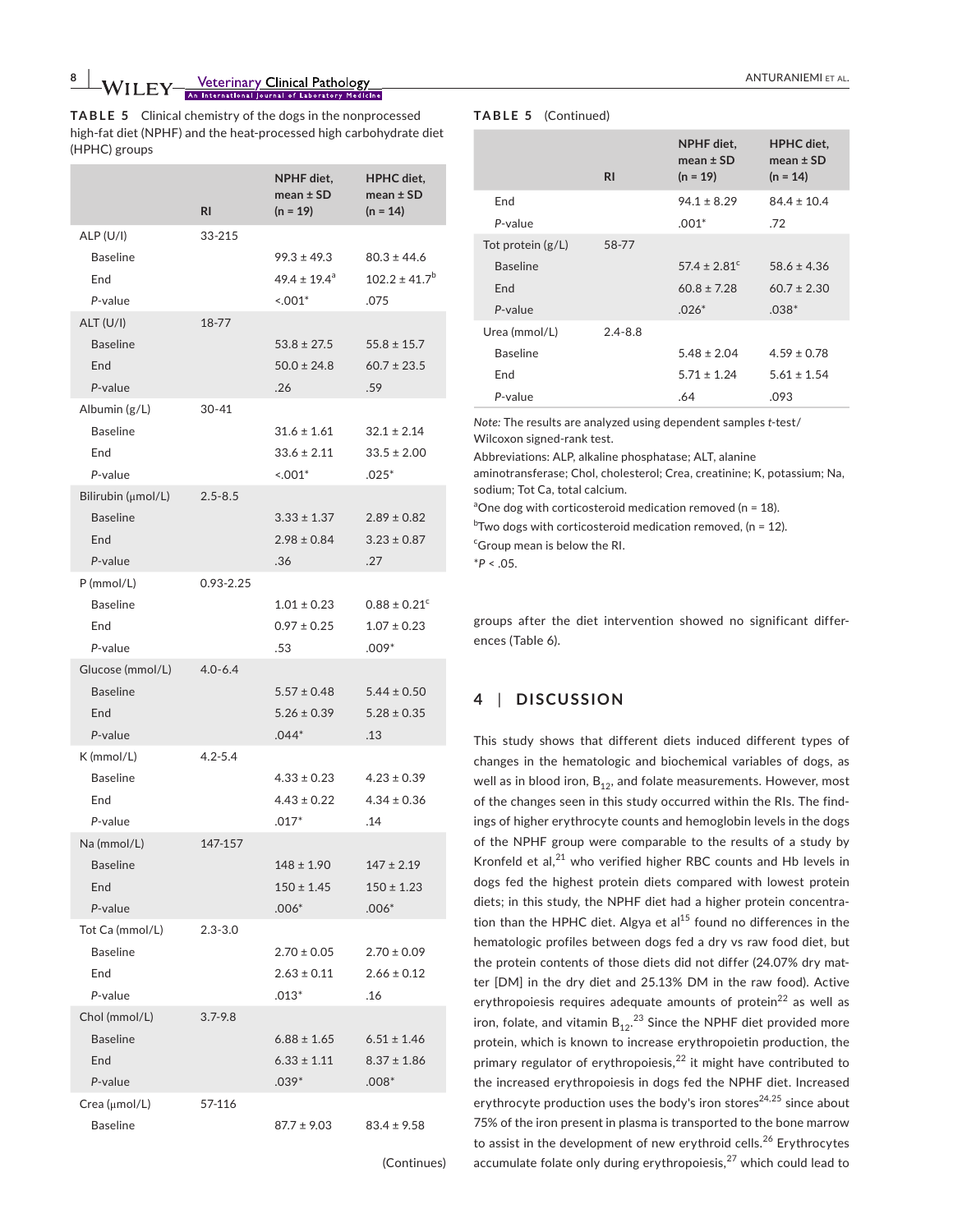**TABLE 6** Difference in hematology and biochemistry, folate, B<sub>12</sub> and iron between the nonprocessed high-fat diet (NPHF) and the heatprocessed high carbohydrate diet (HPHC) fed dogs

|                               | NPHF diet, adjusted mean ± SD (n = 19) | HPHC diet, adjusted mean $\pm$ SD (n = 14) | P-value   |
|-------------------------------|----------------------------------------|--------------------------------------------|-----------|
| WBC $(10^9/L)$                | $7.63 \pm 0.85$                        | $8.45 \pm 0.75$                            | .29       |
| RBC $(10^{12}/L)$             | $7.52 \pm 0.29$                        | $6.96 \pm 0.25$                            | $.04*$    |
| Hb(g/L)                       | $173.0 \pm 5.8$                        | $163.5 \pm 4.9$                            | .08       |
| Hkr (%)                       | $50.6 \pm 1.8$                         | $48.5 \pm 1.5$                             | .21       |
| MCV (fL)                      | $67.2 \pm 1.5$                         | $70.5 \pm 1.3$                             | $.02*$    |
| MCH (pg)                      | $23.0 \pm 0.4$                         | $23.7 \pm 0.3$                             | $.03*$    |
| MCHC (g/L)                    | $344.8 \pm 4.0$                        | $336.5 \pm 3.4$                            | $.03*$    |
| Platelets $(10^9/L)$          | $386.1 \pm 38.3$                       | $311.0 \pm 33.6$                           | $.04*$    |
| ALP $(U/I)^a$                 | $46.7 \pm 8.9$                         | $109.0 \pm 9.6$                            | $< 0.01*$ |
| ALT (U/I)                     | $47.4 \pm 7.9$                         | $53.3 \pm 6.6$                             | .40       |
| Alb $(g/L)$                   | $33.2 \pm 0.8$                         | $32.7 \pm 0.7$                             | .44       |
| Bilirubin (µmol/L)            | $2.80 \pm 0.37$                        | $3.04 \pm 0.32$                            | .47       |
| $P$ (mmol/L)                  | $0.97 \pm 0.10$                        | $1.19 \pm 0.10$                            | $.02*$    |
| Glucose (mmol/L)              | $5.44 \pm 0.16$                        | $5.44 \pm 0.14$                            | .98       |
| K (mmol/L)                    | $4.43 \pm 0.08$                        | $4.41 \pm 0.08$                            | .75       |
| Na (mmol/L)                   | $149.3 \pm 0.6$                        | $149.1 \pm 0.5$                            | .68       |
| Tot Ca (mmol/L)               | $2.63 \pm 0.04$                        | $2.61 \pm 0.03$                            | .65       |
| Chol (mmol/L)                 | $5.88 \pm 0.55$                        | $8.42 \pm 0.50$                            | $< .001*$ |
| Creat $(\mu \text{mol/L})^d$  |                                        |                                            |           |
| Tot protein (g/L)             | $65.5 \pm 2.4$                         | $63.2 \pm 2.1$                             | .29       |
| Urea (mmol/L)                 | $6.79 \pm 0.53$                        | $6.36 \pm 0.47$                            | .38       |
| Folate (ng/mL) <sup>b</sup>   | $5.0 \pm 1.5$                          | $9.6 \pm 1.2$                              | $.001*$   |
| $B_{12}$ (pg/mL) <sup>b</sup> | $363 \pm 91$                           | $562 \pm 72$                               | $.01*$    |
| Iron (mmol/L) <sup>c</sup>    | $9.9 \pm 0.5$                          | $9.3 \pm 0.6$                              | .26       |

*Note:* Results were analyzed using ANCOVA controlled for age, weight, corticoid and NSAID medication, gender, duration time of the diet, baseline blood value and diagnosis.

Abbreviations: ALP, alkaline phosphatase; ALT, alanine aminotransferase; Chol, cholesterol; Crea, creatinine.

<sup>a</sup>Three dogs with corticosteroid medication removed (raw diet,  $n = 18$ ; dry diet,  $n = 12$ ).

 $^{b}$ 31 dogs used for the analyses (raw diet, n = 17; dry diet, n = 14)

<sup>c</sup>19 dogs used for the analyses (raw diet,  $n = 11$ ; dry diet,  $n = 8$ ).

<sup>d</sup>Not normally distributed.

\**P* < .05.

decreased serum concentrations. There were no significant changes seen in plasma folate and vitamin  $B_{12}$  concentrations in the dogs fed the HPHC diet, suggesting that there was neither increased folate and  $B_{12}$  demand nor a dietary deficiency present in the HPHC diet group. In fact, three dogs surpassed the  $B_{12}$  RI. When samples are stored for a long time,  $B_{12}$  concentrations can decrease,<sup>28</sup> and this makes the comparison of these results to RIs uncertain. In contrast, the blood concentration of these vitamins decreased significantly in the dogs of the NPHF diet group during the trial, and four dogs fell below folate RIs. Folate concentrations could be considered stable even after long storage times at −80°C.<sup>28</sup> Decreases in these vitamin concentrations could indicate an increased demand or dietary deficiency. The latter is highly unlikely since the manufacturer states that, in the NPHF diets, folate contents were 417 µg/100 g and 278  $\mu$ g/100 g DM, and B<sub>12</sub> contents were 22.9  $\mu$ g/100 g and 11.8 µg/100 g DM, which fulfill the recommended allowances for the adult dog.<sup>29</sup> Whole blood iron concentrations decreased in both diet groups, although this decrease was only significant in the NPHF diet group, even though the absorption of heme-iron, present in meat, is five to ten times greater than that of nonheme iron, present in grains and vegetables.<sup>30</sup> The average lifespan of canine erythrocytes is 86-106 days,  $31$  and as the median study duration time was 140 days, it should have been enough for iron deficiency to be seen. In puppies, 30 days is considered enough time to estimate the minimum iron requirements, $32$  which might be an underestimate for adult dogs. Nevertheless, in veterinary medicine, dietary iron deficiency in adult dogs is rarely seen.<sup>33</sup> Iron content of the NPHF diets was higher than that added to the HPHC diet as the additive, E1; however, the exact additive compound was not mentioned. Some inorganic sources of iron have very poor bioavailability, $2^9$  which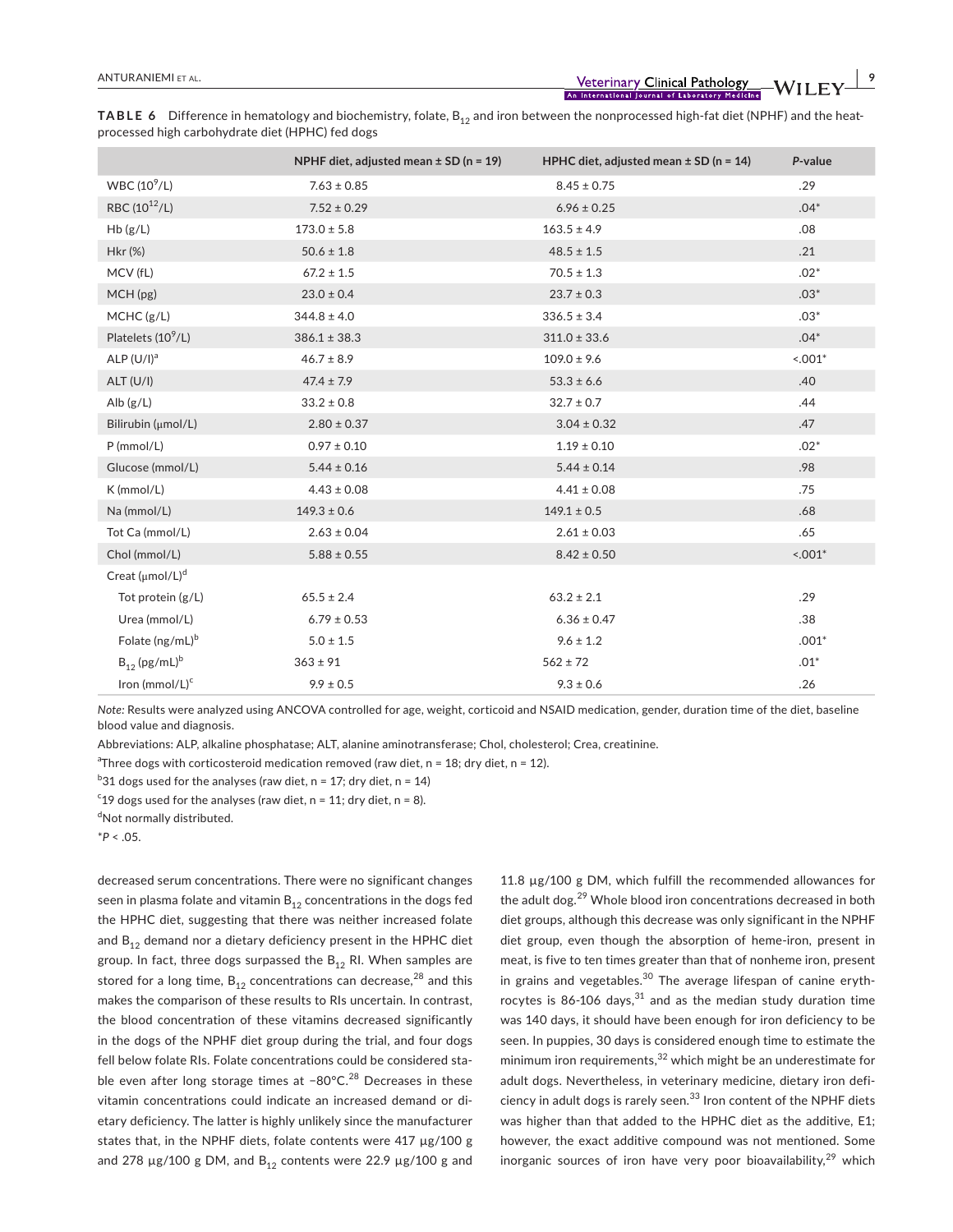**10 WILEY—<u>Veterinary Clinical Pathology</u>** ANTURANIEMI ET AL.

could have affected the decreased blood concentrations in the HPHC diet group. On the other hand, in the NPHF group, the decrease in blood iron might have been because more iron was needed for the production of erythrocytes<sup>25</sup> since the heme iron present in the NPHF diets should have fulfilled the recommended allowance for the dogs.<sup>29</sup> Reference intervals of the whole blood iron for dogs have been reported only in Golden Retrievers,<sup>34</sup> ranging from 9.87 mmol/L to 11.1 mmol/L. In this study, the mean value for iron in both diet groups fell below 9.87 mmol/L, but since the diets of the Golden Retrievers were not reported and some breed differences could exist, these results might not be comparable. Taken together, the increase in RBC count and Hb in the NPHF diet-fed dogs indicate increased erythropoiesis, which could have influenced to decreased levels of iron, folate, and  $B_{12}$  concentrations in these dogs. In addition to this, it should be noticed that intestinal bacteria can produce folate and use  $\mathsf{B_{12}}^{35}$  Different diets have been recently reported that can modify gut microbiota in dogs,  $36,37$  and thus, the decreased plasma  $B_{12}$  concentrations in the NPHF diet-fed dogs might also be due to alterations in gut microbiota, which should be studied further.

Although the calculated MCH and MCHC values were below RI in almost all dogs in this study, they seem to be consistent with the results of Staffordshire Bull Terriers in a study of Lawrence et al, 38 who reported hematologic values for several different breeds. In that study, the mean MCH and mean MCHC was 23.35 pg and 33.35 g/dL, respectively, in Staffordshire Bull Terriers that were both within the RI used in that study. In fact, breed-specific RIs for MCHC have been proposed for Greyhounds<sup>39</sup> and Bernese Mountain dogs, <sup>40</sup> so the MCH and MCHC reported in our study might be a breed-specific feature for Staffordshire Bull Terriers. However, it should be noted that different types of cell counters used in different studies could also have an impact on the results. In addition, this study was not conducted using only healthy dogs, which could affect the results, so this should be studied further with larger numbers of healthy dogs.

The activity of ALP decreased in the NPHF diet group and was significantly higher in the HPHC diet than NPHF diet-fed dogs at the final visit. Increased ALP in adult dogs is usually a sign of functionally stimulated tissues, particularly the liver, $41$  and when markedly elevated, it is associated with a variety of diseases.<sup>42</sup> In this study, however, the change in either of the diet groups was not in an order of magnitude that could be linked to these conditions. Algya et al $^{15}$ also reported significantly higher ALP in dogs fed a dry diet than in dogs fed a raw diet. In addition, a high-fat diet has been reported to lower ALP more than a low-fat or low-protein diet in dogs,<sup>43</sup> and in this study, the NPHF diets included more fat (44.8%-50% in DM) than the HPHC diet (17.4% in DM). A protein-deficient diet has been reported to increase serum ALP in dogs,  $44$  but in this study, the HPHC diet included an appropriate amount of protein (27.5% in DM) according to the Association of American Feed Control Officials (18% in DM).<sup>45</sup> Swanson et al<sup>46</sup> reported that in dogs that were fed a meat-based diet, ALP increased over time, but in old dogs that were fed a plant-based diet, ALP remained the same. In that study, however, both diets consisted of processed dry food, unlike in our study, which might have influenced the results. ALP is responsible

for liberating inorganic phosphate,<sup>47</sup> and serum inorganic phosphate levels increased in the HPHC diet group alongside with ALP activity. Serum inorganic phosphate levels in the dogs fed the HPHC diet was also significantly higher than in the dogs fed the NPHF diet, although the phosphorus content in the NPHF diet was higher than in the HPHC diet (1.0/1.6 in DM vs 0.63 in DM, respectively). This indicates that increased ALP activity would more likely be the explanatory factor behind the inorganic phosphate levels. A positive correlation between ALP and C-reactive protein, a marker of inflammation, has been reported in humans, $^{48}$  and both increased ALP and phosphate, even within the RI, has been associated with increased total mortality in humans.<sup>49</sup> The same kind of epidemiologic data does not exist in dogs, which calls for further research in this area. The reason for the opposite changes in ALP activity and serum inorganic phosphate levels in the two diet groups of this study remains unclear and should be studied further. Measurements of ALP isoenzymes might provide some explanation for ALP results, but those analyses could not be performed in this pilot study.

Serum cholesterol levels decreased in the NPHF diet group and increased in the HPHC diet group during the dietary intervention. Three dogs in the HPHC diet group even surpassed the upper RIs for cholesterol, even though the NPHF foods included more meat and animal-based fats. In a study conducted by Hansen et al, $50$  dogs suffering from chronic renal failure fed a high-protein dry food had higher blood cholesterol values than dogs fed a low-protein dry food. Swanson et al<sup>46</sup> reported elevated blood cholesterol levels in a group of dogs fed an animal product-based diet compared with a group of dogs fed a plant product-based diet. Kronfeld et al<sup>21</sup> reported increased blood cholesterol in dogs fed a diet with high protein and fat content, and Algya et al<sup>15</sup> found no difference in cholesterol concentrations between dogs fed a raw food diet and those fed a dry food diet. Our results contradicted all of these canine study results. In the first three studies, dry dog food diets with differing protein or fat content were used; thus, their results are not directly comparable with ours. More research is needed regarding the effects of the diet on the blood cholesterol of dogs, as the results from different studies are still controversial.

Between atopic and healthy dogs, only sodium values differed after the diet intervention. Since this difference was not present at the baseline visit, it is unlikely related to the disease itself and should be considered as a coincidental finding.

There are limitations to this study. The number of dogs was small, but the results of this pilot study showed that there is a need for future research on the effect of feeding practices and dietary ingredients on canine health. The fact that the study included 18 atopic dogs, eight borderline dogs, and only seven healthy dogs makes the results hard to interpret. For this reason, there is a possibility that the underlying atopy has an impact on the results, although there were no differences between atopic and healthy dogs in any other values than sodium. Also, the previous diet fed before the intervention varied between the study dogs. However, to avoid the effect of the disease or previous diet on the results, the dogs were equally stratified into the two diet groups. A recent study by Algya et al, $^{15}$  using healthy dogs, supports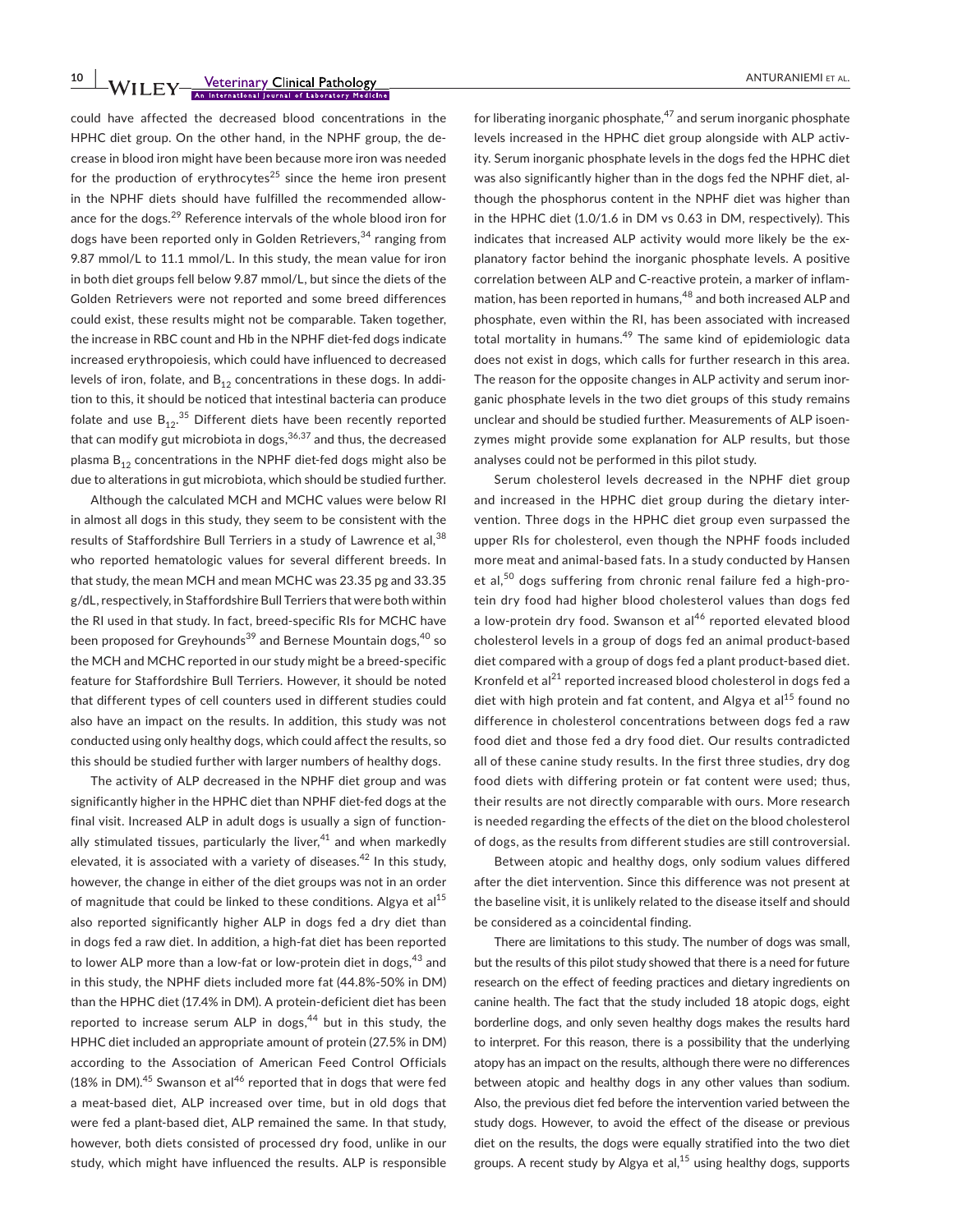our findings related to higher ALP activity in the HPHC food fed dogs. It is difficult to say what aspect of the diets might have caused the changes seen in this study, as there were many differences in the ingredients, minerals, and vitamins of the food, as well as in the processing of the food. The NPHF diet had a much higher protein and fat content, whereas the HPHC food diet had a higher carbohydrate content. The animal protein sources also differed between the diets. However, the aim of this study was to find out if two very different feeding practices would have an impact on blood values, and in fact, many differences were seen. Nevertheless, these results only apply to the diets used in this study, and the effects should be further studied using different types of raw and dry diets, and diets differing in fat and carbohydrate content. Also, the study dogs were client-owned and not living in a controlled environment, which made it impossible to control for all other possible foods that were given to the dogs, although owners were asked to report all other food given and to feed the dogs the study food exclusively. However, results of client-owned dogs might reflect more closely the reality of the target population to which pet foods are intended. The length of this study (median 140 days) should have been adequate to see changes in the blood values, since Algya et al<sup>15</sup> saw differences by 18 days after the start of the study, and Hansen et al<sup>50</sup> saw changes within 56 days of the study start. The study by Kronfeld et al<sup>21</sup> lasted 196 days, and the study by Swanson et al<sup>46</sup> was conducted over 1 year with sample collections at 3, 6, 9, and 12 months. Differences in many values could already be seen after 3 or 6 months.

In conclusion, this study presents information about the effects of two different diets on changes in hematology and biochemistry analytes, as well as changes in blood folate,  $B_{12}$ , and iron levels in dogs. The diet type was shown to have a significant effect on many of the blood analytes, although most analytes remained within the RIs. The results from this study will be of value for future studies looking at the impact of different feeding practices on canine physiology.

### **ACKNOWLEDGMENTS**

The primary funder of the study was the Swedish Cultural Foundation in Finland, and their support is gratefully acknowledged. All study raw foods (MUSH Ltd.) and part of the dry foods were given to the study for free (Hills via Berner Ltd.). The companies had, however, no input on either planning the study, analyzing the results, or writing the paper. Sara Zaldívar-López was supported by the Postdoctoral Trainee Program of the Spanish Ministry of Economy and Competitiveness (FPDI-2013-15619), and a postdoctoral contract co-funded by the XXI University of Cordoba Intramural Research Program and the European Regional Development Funds (FEDER). SM Barrouin Melo is a CNPq research fellow (Proc. 307813/2018-5), and her postdoctoral scholarship was funded by CAPES Foundation, Ministry of Education of Brazil (Proc. BEX 2686/13-9). The authors thank Kari Elo, PhD (University of Helsinki) for reading and commenting on the manuscript. We also thank Martin Törnudd at MILA laboratories and Merja Ranta and Lilja Jääskeläinen at the Central Laboratory of the Department of Equine and Small Animal Medicine for their help.

**ANTURANIEMI** ET AL. **11**<br>An International Journal of Laboratory Medicine  $\blacksquare$  **WILEY**  $\frac{11}{\blacksquare}$ 

### **ORCID**

*Johanna Anturaniemi* https://orcid.org/0000-0002-2766-6254

### **REFERENCES**

- 1. Bosch G, Hagen-Plantinga EA, Hendriks WH. Dietary nutrient profiles of wild wolves: insights for optimal dog nutrition? *Bri J Nutr*. 2015;113(Suppl):S40-S54.
- 2. Wang G-D, Zhai W, Yang H-C, et al. The genomics of selection in dogs and the parallel evolution between dogs and humans. *Nat Commun*. 2013;4:1860.
- 3. Axelsson E, Ratnakumar A, Arendt M-L, et al. The genomic signature of dog domestication reveals adaptation to a starch-rich diet. *Nature*. 2013;495:360-364.
- 4. Arendt M, Cairns KM, Ballard JW, Savolainen P, Axelsson E. Diet adaptation in dog reflects spread of prehistoric agriculture. *Heredity (Edinb)*. 2016;117:301-306.
- 5. Freedman AH, Gronau I, Schweizer RM, et al. Genome sequencing highlights the dynamic early history of dogs. *PLoS Genet*. 2014;10:1-12.
- 6. Hewson-Hughes AK, Hewson-Hughes VL, Colyer A, et al. Geometric analysis of macronutrient selection in breeds of the domestic dog, *Canis lupus familiaris*. *Behav Ecol*. 2013;24:293-304.
- 7. Sarris J, Logan AC, Akbaraly TN, et al. Nutritional medicine as mainstream in psychiatry. *Lancet Psychiatry*. 2015;2:271-274.
- 8. Wędrychowicz A, Zając A, Tomasik P. Advances in nutritional therapy in inflammatory bowel diseases: review. *World J Gastroenterol*. 2016;22:1045-1066.
- 9. Schelke MW, Hackett K, Chen JL, et al. Nutritional interventions for Alzheimer's prevention: a clinical precision medicine approach. *Ann N Y Acad Sci*. 2016;1367:50-56.
- 10. Chandler ML, Takashima G. Nutritional concepts for the veterinary practitioner. *Vet Clin North Am Small Anim Pract*. 2014;44:645-666.
- 11. Parr JM, Remillard RL. Handling alternative dietary requests from pet owners. *Vet Clin North Am Small Anim Pract*. 2014;44:667-688.
- 12. Johnson W, Sinning C. Differing opinions of raw food diet research. *J Am Vet Med Assoc*. 2001;218:1553-1554; author reply 1554.
- 13. Stogdale L, Diehl G. In support of bones and raw food diets. *Can Vet J*. 2003;44:783; author reply 783-784.
- 14. Knueven D. Processed pet foods. *J Am Vet Med Assoc*. 2014;244:405.
- 15. Algya KM, Cross TL, Leuck KN, et al. Apparent total tract macronutrient digestibility, serum chemistry, urinalysis, and fecal characteristics, metabolites and microbiota of adult dogs fed extruded, mildly cooked, and raw diets. *J Anim Sci*. 2018; 96:3670-3683.
- 16. Wynn SG, Bartges J, Dodds WJ. Raw meaty bones-based diets may cause prerenal azotemia in normal dogs. *AAVN Nutr Res Symp*. 2003 (abstr.)
- 17. Anturaniemi J, Uusitalo L, Hielm-Björkman A. Environmental and phenotype-related risk factors for owner-reported allergic/atopic skin symptoms and for canine atopic dermatitis verified by veterinarian in a Finnish dog population. *PLoS ONE*. 2017;12:e0178771.
- 18. Favrot C, Steffan J, Seewald W, Picco F. A prospective study on the clinical features of chronic canine atopic dermatitis and its diagnosis. *Vet Derm*. 2010;21:23-30.
- 19. Olivry T, Saridomichelakis M, Nuttall T, Bensignor E, Griffin CE, Hill PB. Validation of the Canine Atopic Dermatitis Extent and Severity Index (CADESI)-4, a simplified severity scale for assessing skin lesions of atopic dermatitis in dogs. *Vet Derm*. 2014;25:77- 85, e25.
- 20. Rybnícek J, Lau-Gillard PJ, Harvey R, Hill PB. Further validation of a pruritus severity scale for use in dogs. *Vet Derm*. 2009;20:115-122.
- 21. Kronfeld DS, Hammel EP, Ramberg Jr CF, Dunlap Jr HL. Hematological and metabolic responses to training in racing sled dogs fed diets containing medium, low, or zero carbohydrate. *Am J Clin Nutr*. 1977;30:419-430.